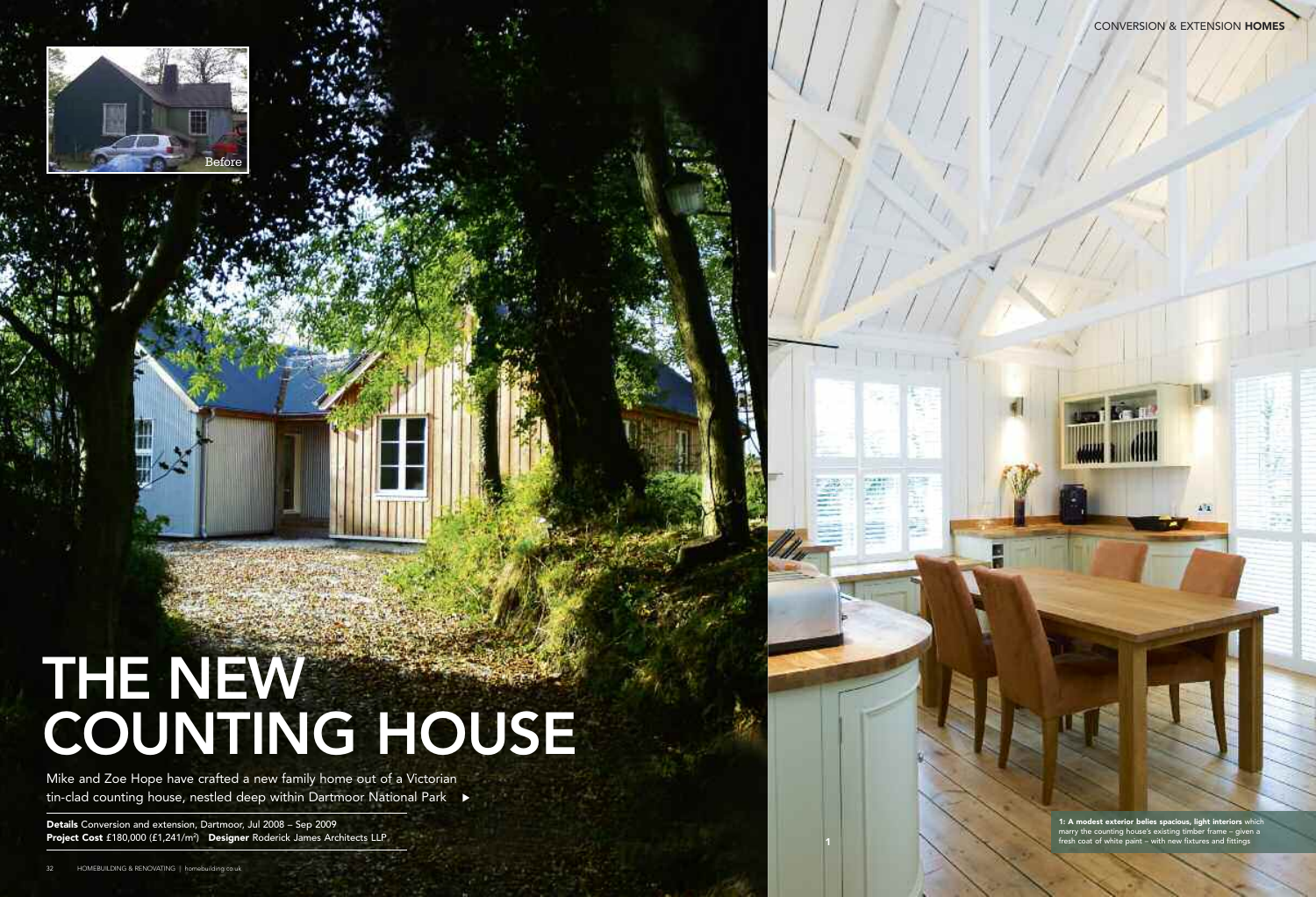The little green tin-clad Victorian<br>
counting house, perched on a hillside<br>
amongst worked-out claypits, is not an<br>
obvious choice for a family home for<br>
most. For nigh-on 100 years the timber<br>
frame building served the su counting house, perched on a hillside amongst worked-out claypits, is not an obvious choice for a family home for most. For nigh-on 100 years the timber was also the home of the 'wage captain' — the man responsible for paying the labour force.

Over the years the ravages of the Dartmoor winters had gradually worn away the metal cladding — a process exacerbated by many years of neglect. But the strong softwood frame remained intact — just waiting for its new owners, architect Mike Hope and wife Zoe, a nurse, to give it the attention it needed to serve as a cosy family home for them and their twoyear-old son Alex.

The building the Hopes have transformed looks essentially the same, but the green tin walls are now metallic silver and the old black corrugated-iron roof has been replaced with shiny ribbed steel. In contrast with the tin cladding, a new wing clad in vertical larch boarding has been added. It produces a lively effect, especially when you enter the cosy interiors and find that it is supported by a glorious oak frame.

**oak** The new wing boasts an almost fully glazed gable bringing light into the living room. The woodburning stove, from Dean Forge, provides a fitting focal point .<br>within the oak frame room

The Hopes have also extended a former flat-roofed side extension to create a central space connecting these two wings. The enlarged floorplan has not only provided adequate room for the family, but created further roof space to allow for the installation – at a later stage – of solar PV (photovoltaic) panels.

However, such additions to the existing house did initially prove a sensitive issue with the planners especially as a nearby bridge over the fast-flowing River Plym is a renowned beauty spot. "There were some

tricky design problems, some of which were caused by the planning restrictions we faced," explains Mike. "The planners insisted we retained the same window openings on the side nearest the bridge the south side. So when the solar panels are eventually in position they will be on the south-facing roof of the new wing," explains Mike. "Because of this restriction we also had to position the only rooflights in the new wing, and the conservatory on the west-

facing rear.

#### **2: Glazed gable framed in**

"We were actually quite lucky being able to gain permission for the new wing on such a sensitive site. Although the building is not listed, there is a National Park Authority planning policy that relates to buildings like this, which are deemed to be of special historic interest. The fact that there was a flat-roofed extension, which formally housed a kitchen and bathroom, certainly helped our case." ▼

#### **3: A warm entrance**

Guests entering via the Vrogum front door are greeted by a woodburning stove with a back boiler, which provides hot water for the house (see page 127 for more on woodburning appliances). A fire guard ensures the home is childfriendly for two-year-old Alex





**3**



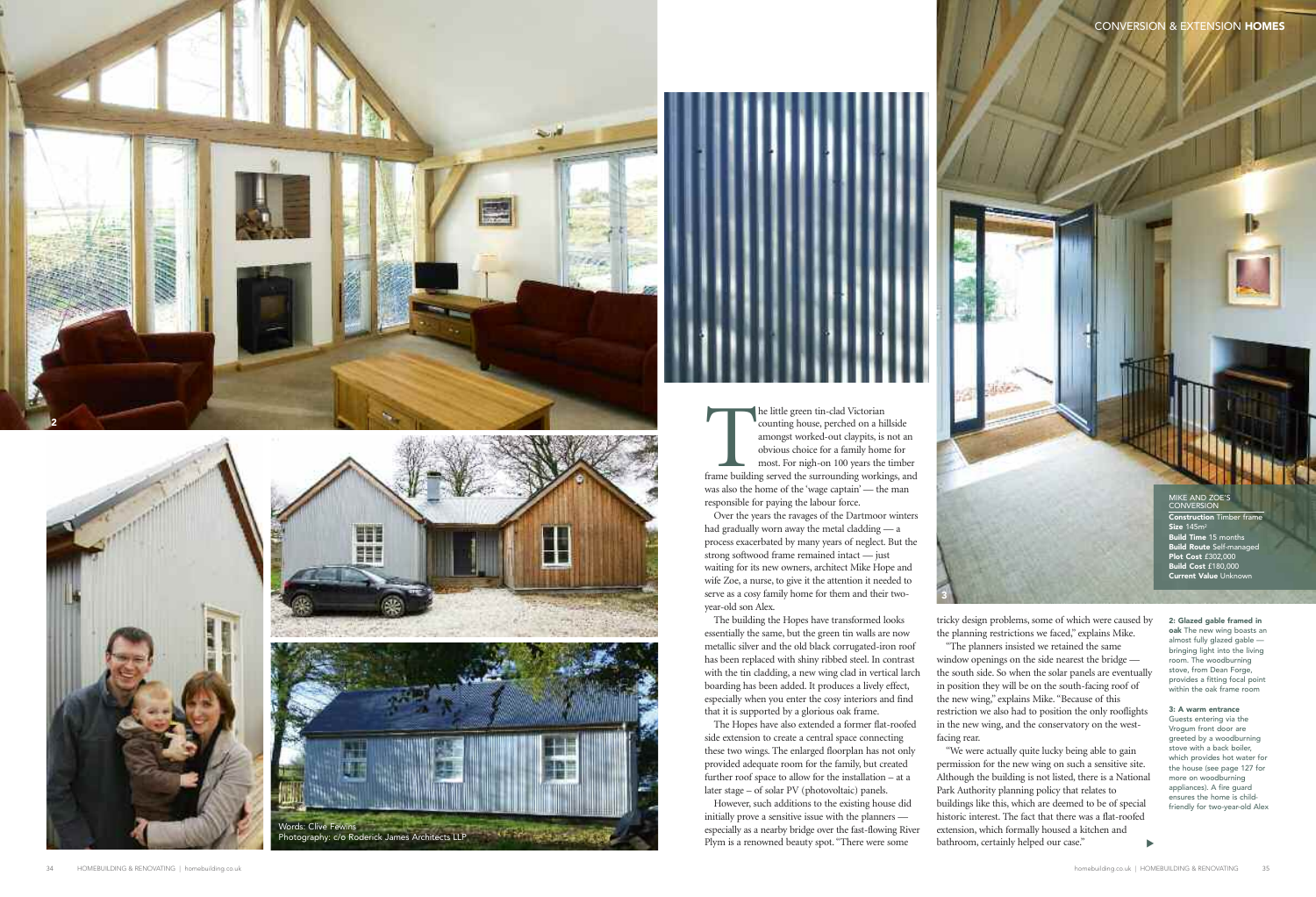in which Mike is a partner) of the new wing, made by Carpenter Oak, has also added design flair. The new oak contrasts well with the softwood framing of the exposed ceilings in the original wing of the house.

The sitting room in the new wing also has an interesting cantilevered arrangement supporting it externally on the rear. "I wanted a light footprint. We have been able to place the entire new oak frame wing on six foundation pads," says Mike.

Despite careful preparation, the project took far longer than Mike and Zoe anticipated – 13 months in total – and there were a number of dramas.

During the build the family lived in an annexe, which the previous owner had built as a workroom. "This proved a mixed blessing," reflects Mike. "I was able to be on site, but it took up a great deal of time managing the job myself when I was constantly busy running the Totnes office of the architectural practice. At times it was very hard, not least because of the arrival of baby Alex just before work began.

"We learned a lesson from the experience — you have to be properly prepared for living on the Moor. The weather here at 1,000ft is far less forgiving than in  $\blacktriangleright$ 

Internally, the family have made the most of what is not a large house. Within one bedroom, they've even created additional space by introducing a sleeping platform accessed by a ladder. The oak frame (the trademark of Devon-based Roderick James Architects, **5**

"If we were ever to do another project – although we love it here and have every intention of staying for many years – I think we would go for a main contractor-style arrangement. However, by being project manager this time we were able to get more or less what we wanted, and also make some amazing savings, which would almost certainly not have been possible if someone else had been running the job." A winter power cut did, however, make the couple appreciate their vulnerability to the elements whilst living on site. "We were in the annexe with a new baby throughout the very hard winter of 2008/9. One Saturday evening in November the power suddenly went off. We had no land line, and I had to walk up the nearest hill on the Moor in very bad conditions to seek help via my mobile phone," explains Mike. "Power was absolutely vital because all our heating in the annexe was electric. We were saved by a brilliant team from Western Electricity. They worked under floodlights and a temporary cover to find the fault – a partly severed cable due to an excavating machine – and rectified it within a few hours.

#### **5: A conservatory for all seasons** The west-facing conservatory sits within the central space connecting the old and new wings, and opens through patio doors – from Danish manufacturer Vrogum – to a decked area outside. Internal glazing – fixed by Kevin Ireland of Silvaleaf – provides the kitchen and living room either side with additional light, whilst making the house feel larger

#### **4: Bringing together old**

**and new** Country-chic kitchen units, from Neptune Classics, and timber worktops and flooring complement the existing timber frame of the original wing. A sleek stainless steel Caple range-style cooker and extractor hood add contemporary flair

**4**

 $\mathcal{L}$ 

visit **homebuilding.co.uk/extra** 图画 to read about Mike and Zoe's last Ť. home extension project



## MIKE AND ZOE'S COSTS **Green oak frame** ....£25,000 **Glazing to frame**.....£10,000 **Plumbing and heating**.........  $.15,000$ **Heat recovery and system** ..£15,000 **Electrics** .....................£5,000 **Windows** .................£12,500 **Steel roofing and cladding** . **.dding**<br>..£6,000 **Insulation**...................£4,500 **Timber worktops** ......£1,500 **Sanitaryware** .............£1,500 **Internal doors** ..............£750 **Stripping doors and boarding**.......................£750 **Sandblasting** .............£1,000 **Woodburners and** ..£2,500<br>..£1,000 **Scaffolding** ................£1,000 **General labour** ........£40,000 **Building materials**...£47,000